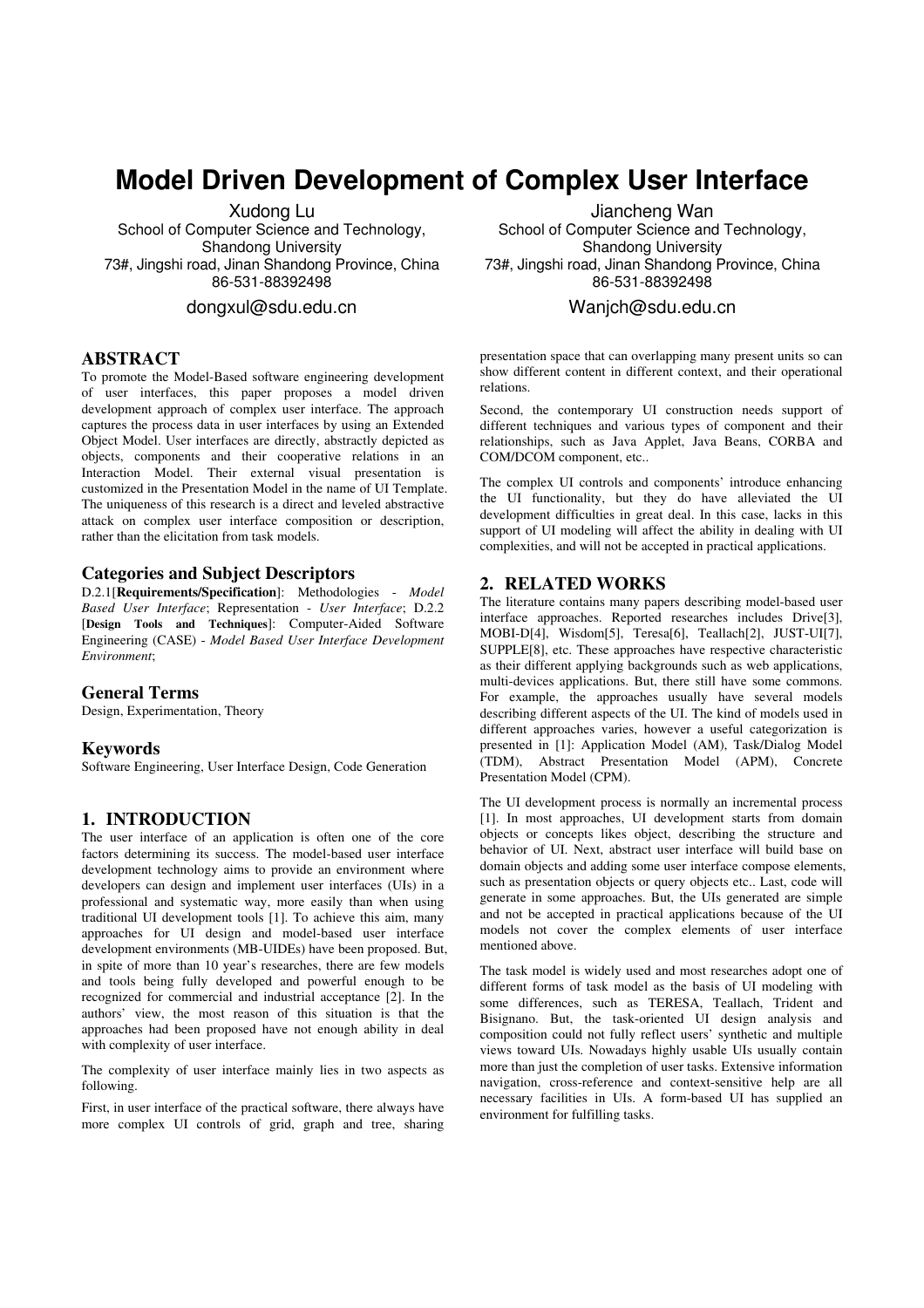In conclusion, the declarative models of model-based user interface development approaches have been proposed are still in lack of a sound mechanism for direct describing complex UI structure and composition.

## **3. ARCHITECTURE**

Figure 1 shows the architecture of our approach, which reflects an incremental development process. The process started from the bottom abstract, layered combine the increasing requirements (see the dotted line box), by model transformation get more specific model and as the foundation of next layer. The process emphasized the importance of human in the development of the model, multi-layer transformation support the hierarchical model and hierarchical development, which reflects the actual process of practical software development. In this paper, we only focus on how to direct describe the complex user interface use EIP model, not touch user interface requirements acquisition and final automatic generation as the limited length reason.



**Figure 1. Architecture of Approach** 

The EIP model consists of three parts, EOM (Extended Object Model) as E, IM (Interaction Model) as I, and the Presentation Model as P.

EOM is the application model of UIs. It specifies the data object and their operational relationships. Considering their influence of objects' very structures and their relations to UI presentation, and the satisfaction of the requirements for describing complex UIs, we extend domain model through adding new attributes and relations for describing data members and their behavioral relationships.

Based on EOM and user's requirements of UI interaction, IM acts as a mechanism for direct description of UI. It includes functions, abstract objects, components, external UIs, and their interoperational relationships, and interactive relations with users.

P is the Presentation Model of UIs. It gives the UI layout according to the IM and user's requirements of UI presentation. UI layout is a complex design problem. For this purpose, we propose the concept of UI Template, which is indexed and constrained with IMs, and is to be instantiated to become a concrete UI once the running platform is specified. Users might take part in the designing process of UI Templates by selecting the UI styles or UI design patterns and layout strategies.

## **4. EXTENDED OBJECT MODEL**

Objects and their relationships are the main components that will appear in UI. Generally, the basic data types of object data members include numeric, character, enumeration, date, navigation and multi-medias, etc. When appearing in an UI, they must take a certain visual forms and different data types pertain to different presentation forms. Further more, object relations also have influence over UI presentation, such as UI widget layout and operations. Therefore, objects are UI presentation related, and the simple naked objects are not sufficient enough for complex UI modeling. To completely and formally depict the UI composition and behavior, new attributes and properties are needed to describe the object data members, such as range of value, data source, I/O forms for Presentation or data Acquisitions, value derivation, associations and grouping. This paper not detail described these new attributes and properties. However, Member Grouping, as an illustration, is an exception.

Normally, a data member of an object is mapped to certain IO objects in UIs. To make UI widget layout friendly and psychologically accepted by users, therefore enhancing UI usability, it is necessary to arrange and group IO objects in particular form or order. This is the so-called Member Grouping. For example, data members with the same types or closer conceptual relations might be required to be placed together and in certain order. Data members, that are grouped together, are considered as a new UI unit as a whole. In this way, the whole object is regarded as an ordered composition of UI units, forming a sequential and hierarchical arrangement of data members. All UI units are laid on an UI in certain order, for example, from right to left, from top to down or in columns.

#### **5. INTERACTION MODEL**

The IM is used to directly describe the UI composition and relationships. Its elements include Data Objects and Data Collections, Query Objects, Controlling Objects, External Entities or Components, Actors or Roles, UI Functions and UI Navigations, Data Files and Print Documents.

In our symbol system, Data Object is represented as a rectangle, in which the name, class and class members are included. Rounded rectangle and beveled rectangle are also symbols for data objects, the former as the object for forming query information, therefore being called Query Object; and the later for forming controlling information to take part in the operation of use-cases, therefore being called Control Object.

Data Collection is represented with 2 overlapped rectangles. It is an important object that might appear in UIs, therefore needing special treatment because of its wide range of usages in UI construction.

Data Object and Data Collection have the attribute for their data source. If the data source comes from a Database table, special code is needed for its implementation.

Rectangle with two vertical bars is the symbol for other UIs. Dotted arrow directed to it means the relations of UI Navigation. Print Document is a special kind of UIs in modeling and presentation with data output only in them.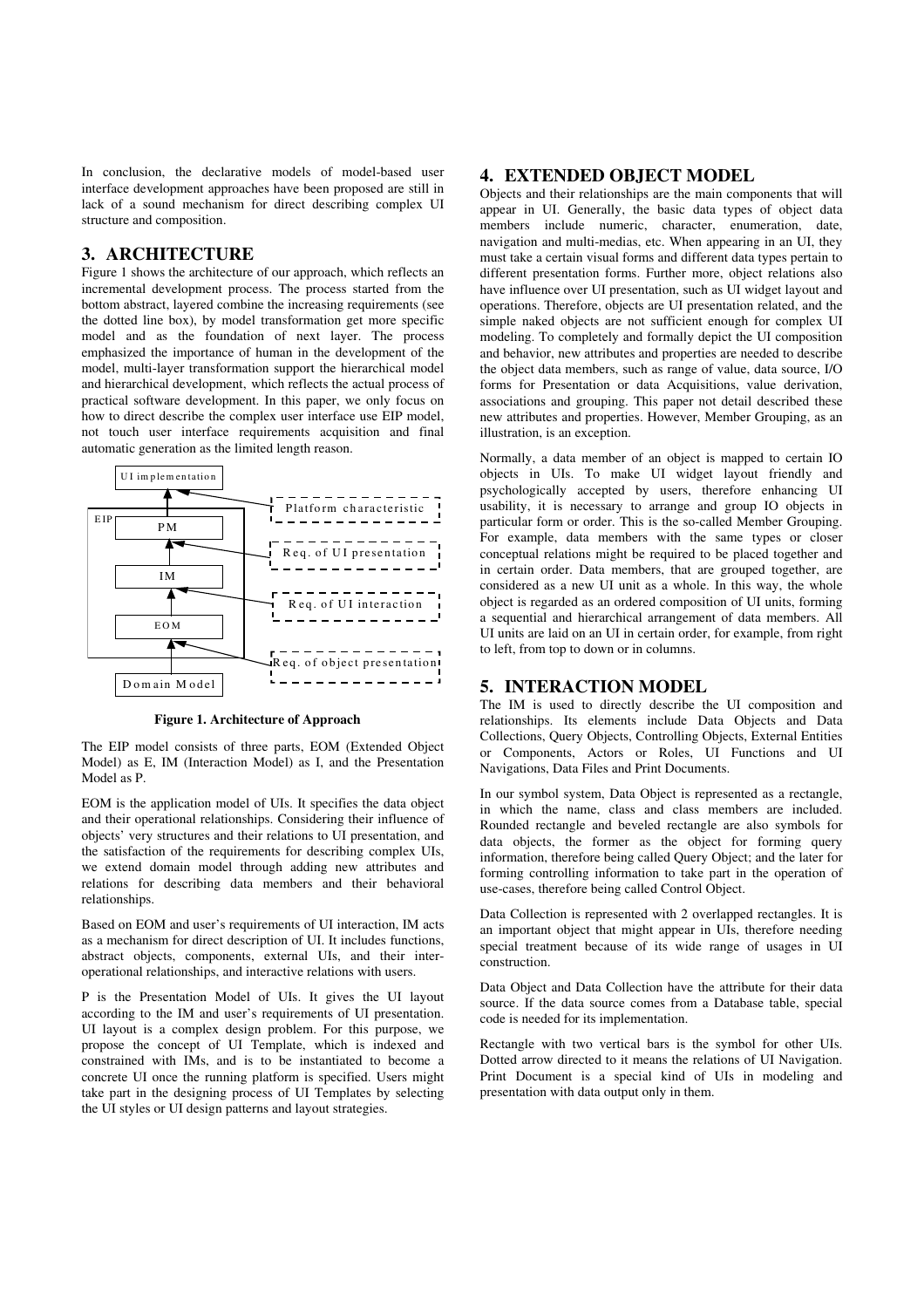Rectangle with one or more small circles connected to it represents an External Entity or Component, where the circles are its interfaces.

Use-cases directly connected to Actor are correspondent to menu items or command buttons in UI.

Object relationships are the functional associations of UI objects, which include the use of objects or interfaces, method or function calling, UI navigation, message sending or event triggering, data transmission, and object's taking-part-in relations.

UI objects in an IM can be grouped together. A Group can be viewed as an abstract entity for UI composition or an UI object. Two kinds of group can be defined. Normal group (represented as dotted-line rectangle) is the group of which each UI object will exclusively possess its own presentation space; Overlapped group (represented as bold-dotted-line rectangle) is the group that all of its UI objects will be presented overlapped and commonly in a presentation space. Events or functions can be attached to a group. They are represented as small circles.

## **6. PRSENATION MODEL**

The presentation model deals with the specification of visual forms of UI objects and their layout as a whole.

An UI is normally presented within a rectangle area of screen. Therefore, an UI is considered as a Presentation Object that is presented in a Presentation Space.

To establish a presentation model of a complex UI with multiple constituents, the space needs to be divided into smaller rectangle areas to accommodate certain presentation objects. In this way, a presentation model of UI is superficially composed of multiple smaller presentation spaces and a set of presentation objects.

There are many ways to divide a presentation space. For ease of visual manipulation and considering being still powerful enough to deal with UI presentation complexities, the presentation space is specifically divided in the way that the dividing of the main space is consisted of a series steps, each dividing step concerns only with one single rectangle area, and is performed either vertically or horizontally into two or more disjointed rectangle areas. Thus, starting as the root, the main space is divided and organized in a tree structure, of which the leaf nodes are the resultant possible presentation spaces for accommodating presentation objects.

A Presentation Unit, or PU for short, is the combination of a leaf node or a resultant presentation space and the related presentation objects that will be presented in the space.

An UI Template contains a main presentation space that is divided and a set of PUs, where the presentation properties or details are specified. Actually, an UI Template is a set of defined relations between presentation objects and leaf nodes of a divided main presentation space, with presentation properties set and global layout specified.

Since all visible UI objects in IM require some forms of visual presentation, they will act as the Presentation Objects in PUs. Therefore, once a main presentation space is defined and divided, and the UI objects of an IM are assigned to the resultant presentation space, an UI Template could be constructed accordingly.

To fully describe an UI in enough presentation details, more properties are needed for UI objects to be presented properly and satisfactorily. Besides presentation properties such as foreground and background colors, fonts, margins, line widths, etc., the main concerns come from the consideration of presentation constituents and their layout strategies. These properties are different for different UI objects.

Actually, when certain category of UI objects and different presentation is concerned, the similarities and differences in operation, presentation constituents and properties will help to form the concepts of UI Design Patterns. The detailed presentation constituents and their layout of each PU are determined by designer's preference and customization of UI Design Patterns for an UI object.

# **7. AN EXAMPLE**

This example will show the grouping concept in modeling overlapped presentation and the ability in dealing with complex UI construction. Figure 2 is a practical UI in a net-loss management system (now only in Chinese version) of electrical power network. It is generated from its IM present in Figure 3 for practical application in Visual Basic. EOM of example is omitted in this paper as the limited length.

Figure 2 shows that the UI is consisted of 5 parts: 1) the Tree on the left; 2) the Page at the bottom; 3) the Graph in the rightmiddle for displaying graphics; 4) 6 Command Buttons on the top-left; and 5) 2 Radio Buttons and 2 Colored Blocks on the topright. In Figure 3, they correspond respectively to the UI objects of: 1) the collection Tree; 2) the overlapped Group with bold-line rectangle and its contents; 3) the Graph component that is implemented in DCOM; 4) the 6 visible use-cases; and 5) the Control object. There is also an un-visible object to indicate the WorkingStatus.



**Figure 2. A practical UI generated for a net-loss management system of electrical power network**

The overlapped Group represents a set of UI objects that are going to be presented and overlay in a presentation space. It is used to abstract the phenomena of overlapped presentation. In Figure 3, the Group represents an overlapped presentation of 5 sub-groups or normal groups with doted-line rectangles and their